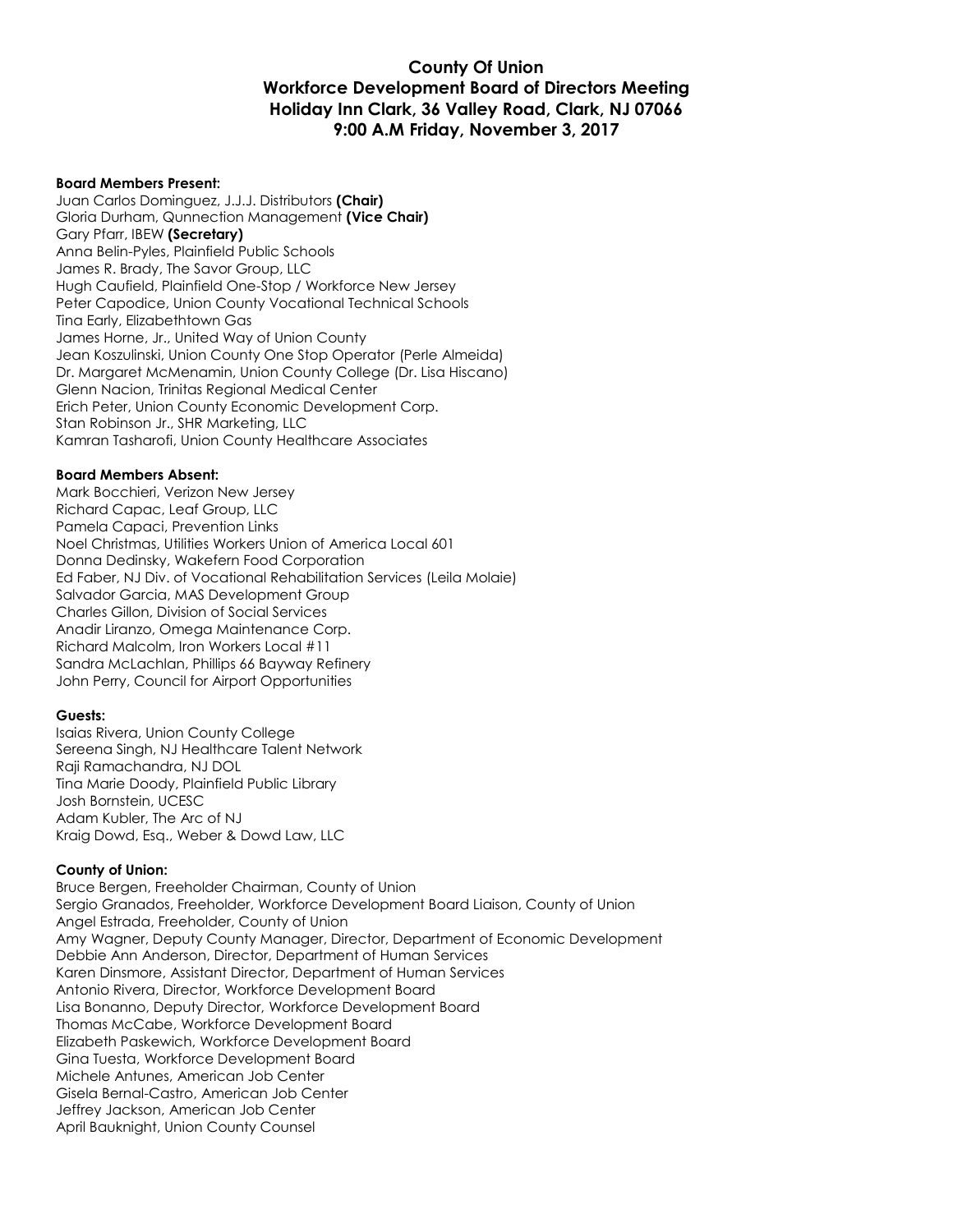### **County Of Union Workforce Development Board of Directors Meeting Holiday Inn Clark, 36 Valley Road, Clark, NJ 07066 9:00 A.M Friday, November 3, 2017**

### **I. CALL TO ORDER**

The meeting was called to order by Workforce Development Board (WDB) Chair, Mr. Juan Carlos Dominguez at 9:09 a.m.

#### **II. OPEN PUBLIC MEETINGS ACT**

Ms. Lisa Bonanno read the Open Public Meetings Act Statement.

# **III. ROLL CALL**

Ms. Lisa Bonanno conducted the Roll Call.

# **IV. FLAG SALUTE**

#### **V. APPROVAL OF THE SEPTEMBER 15, 2017 MEETING MINUTES**

 Motion was made by Gary Pfarr and seconded by Glenn Nacion to approve the minutes of September 15, 2017 meeting. Motion carried.

# **VI. ACTION REQUIRED:**

# **Approval of the Workforce Development Board 2018 Calendar Year Meeting Schedule**

Wednesday, January 24, 2018 Wednesday, March 21, 2018 Wednesday, May 23, 2018 Wednesday, June 27, 2018 Friday, September 21, 2018 Friday, November 2, 2018

 Motion was made by Erich Peter and seconded by James Horne to approve the 2018 Calendar Year Meeting Schedule. Motion carried.

# **VII. ACTION REQUIRED:**

American Job Center Budget Modification Request

Kraig Dowd, special counsel, to the Workforce Development Board, brought forth to the Board a budget modification request as submitted by April Bauknight, Union County Counsel, on behalf of the Department of Human Services of Union County in connection with the procurement of the American Job Center Operator. Budget modification is needed do to an oversight regarding fringe/pension payments. This oversight would lead to a line item adjustment and would not further impact quality or quantity of service. The Executive Board has met and approved said Budget Modification Request.

 $\triangleright$  Motion was made by Erich Peter and seconded by Gary Pfarr to approve the American Job Center Budget Modification. Motion carried.

# **VIII. INFRASTRUCTURE COSTS- MEMORANDA OF UNDERSTANDING**

Elizabeth Paskewich provided the Board with a detailing of a policy update as mandated by the State of NJ. An addendum is required to current One Stop MOU to include an Infrastructure Funding Agreement- which identifies required One-Stop partners contributions toward the cost of operating the one-stop center(s) in the local area. This addendum will be spearheaded by WDB Consultants, Group I &I, and will be provided to the State by the December 2017 deadline.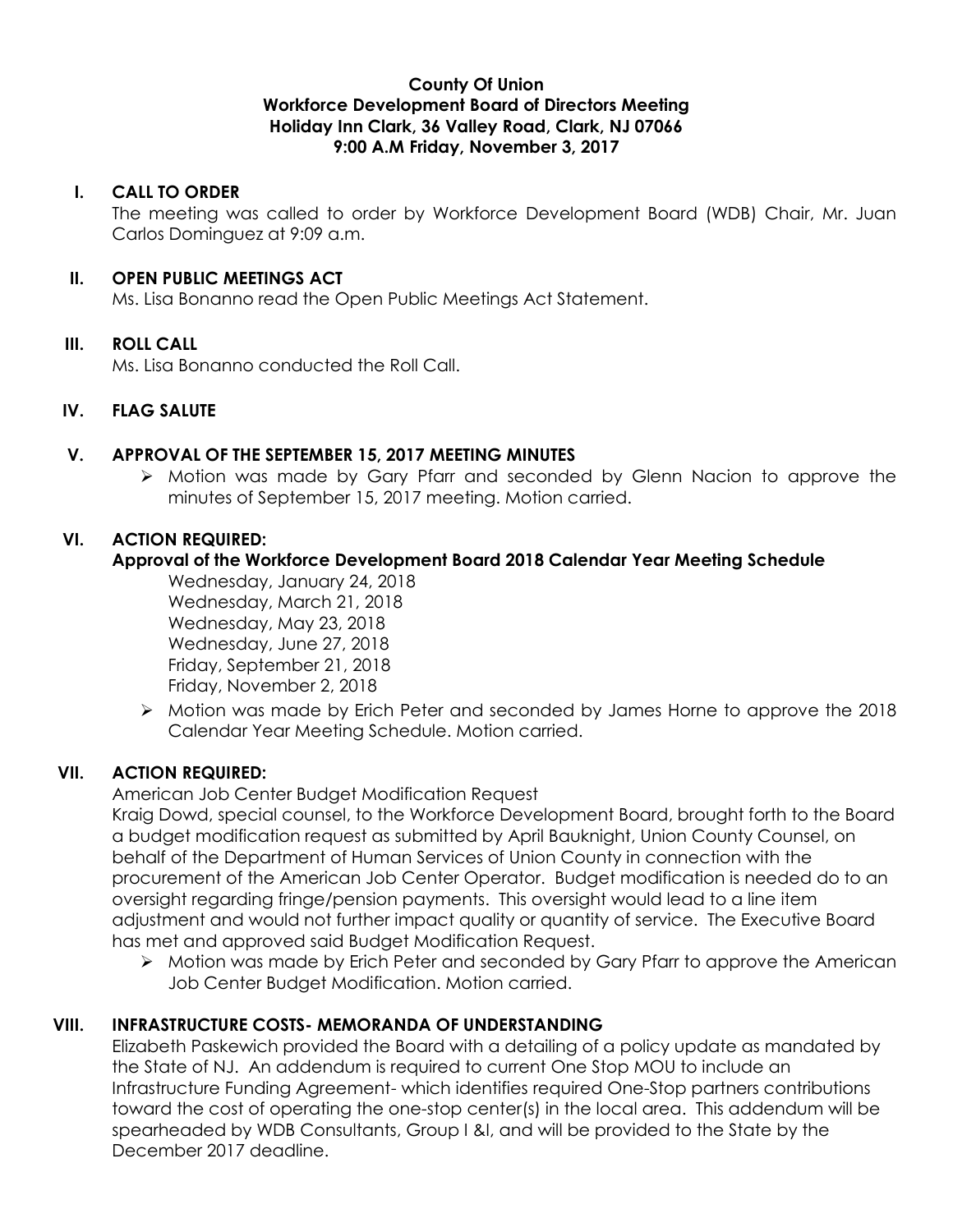# **IX. ACTION REQUIRED:**

### **To Authorize the Expenditure of Facilities/Utilities Charges in the Amount of \$13,200.00 for the facility at The Mills at Jersey Gardens Mall.**

This expenditure would fund the Facilities/Utilities Charges for the eight month period of November 2017- June 2018.

 Motion was made by Gary Pfarr and seconded by Stan Robinson to authorize the expenditure of the Facilities/Utilities charges for the facility at The Mills at Jersey Gardens Mall. Motion carried.

### **X. PY2017 WORKFORCE DEVELOPMENT BOARD BUDGET UPDATE:**

Thomas McCabe provided the Board with Budget updates reflective of both 2016 and 2017 Budgets in respect to WIOA and WFNJ funding streams.

# **XI. SUB-RECIPIENT PROGRESS REPORTS**

*AMERICAN JOB CENTERS REPORT*

Ms. Perle Almeida provided the Board with the American Job Center Report. Ms. Almeida provided the First Quarter report (July 1, 2017- September 30, 2017) indicating that currently 75 customers have been placed in training. It is anticipated that 96 Adults and 130 Dislocated Workers will received training. It is anticipated additional funding will be needed for Dislocated Worker Training.

*WORKFORCE INNOVATION BUSINESS CENTER REPORT*

Mr. Isaias Rivera provided the Board with an overview on the Workforce Innovation Business Center. The WIB Center has started soft skills classes in Plainfield. This is a great opportunity for residents located in Western Union County. The WIB Center has been working in a collaborative effort with other UCC grant funded (Title II, WFNJ) programs to education clients on all opportunities and programs available to them.

Total numbers to date:

- 356- Soft Skills participants
- 401 residents employed through 60 employers
- 2760 residents received services
- 29 major recruitment events.

*UNION COUNTY YOUTH CONSORTIUM REPORT*

Mr. James Horne provided with Board with detailed information regarding the United Way of Greater Union County Youth Employment Pathways Program.

- 75 Students are currently certified and active
- 25 of the 75 are currently in occupational training
- 37 have achieved performance measures (skills gains, enrolling in school, etc)
- 30 have participated in a subsidized work experience
- Program Level of Service- 115 Out-of-School youth, 40 In-School Youth
- Currently initiating a Learn to work initiative which consists of 21 hours of work experiences with required tutoring. This program is partnered with Plainfield Library to provide Soft Skills classes, expanded job readiness, job shadowing, and career exploration.

# **XII. UNION COUNTY EDUCATIONAL SERVICES COMMISSION- PROJECT SEARCH**

Mr. Josh Bornstein and Mr. Adam Kubler provided the board with an update on Union County's Project Search. The Project SEARCH High School Transition Program is a unique, business led, one year school-to-work program that takes place entirely at the workplace. Total workplace immersion facilitates a seamless combination of classroom instruction, career exploration, and hands-on training through worksite rotations.

#### **XIII. OLD BUSINESS**